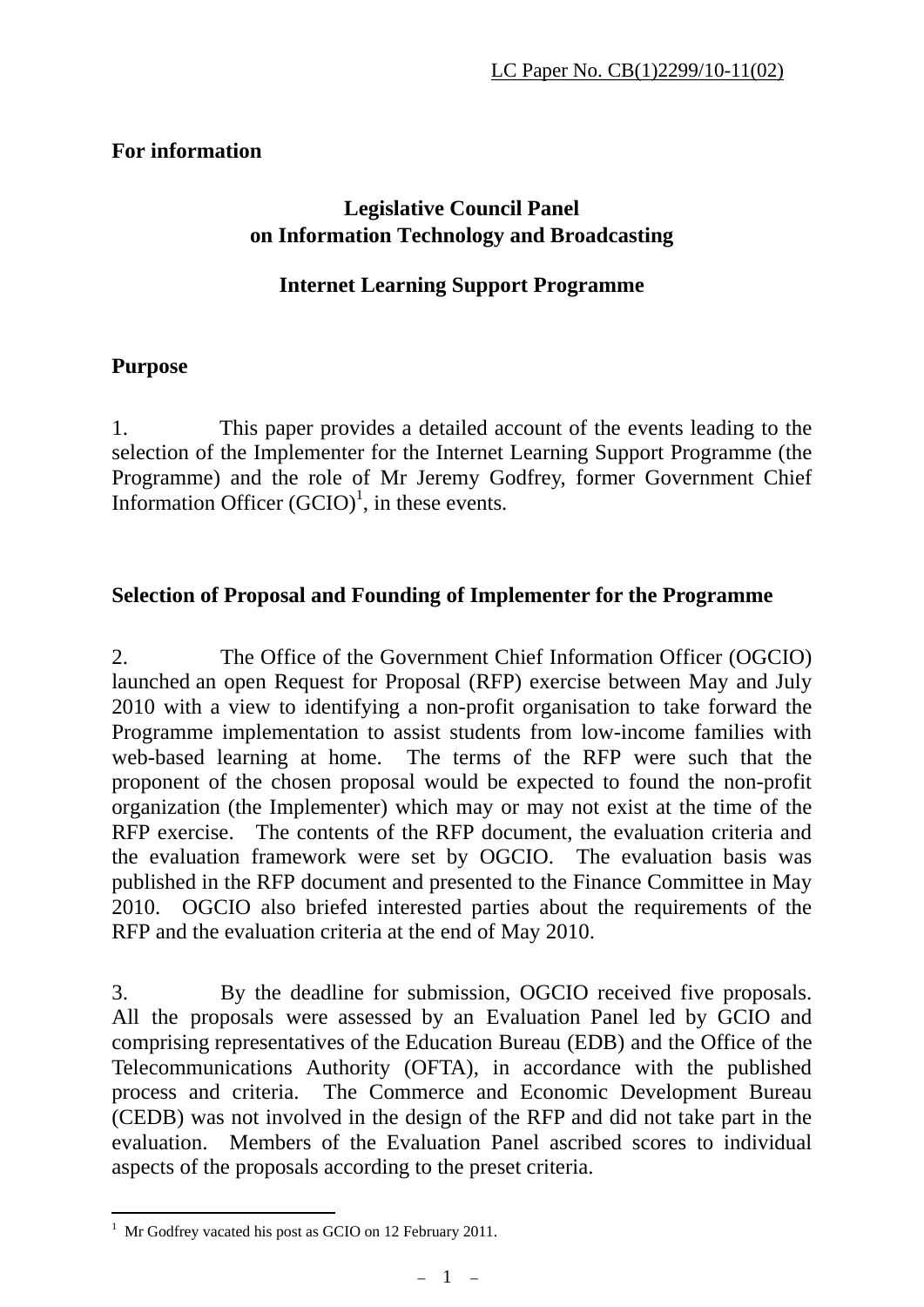4. Upon completion of the evaluation, GCIO presented an update to the Permanent Secretary for Commerce and Economic Development (Communications and Technology) (PSCT) in August 2010. GCIO reported that despite the lack of consensus on the overall assessment, there was general agreement about the strengths and weaknesses of the two leading proponents. One proposal was seen to benefit from better business insight, while the other leading proposal was stronger in the ability to build an on-the-ground network of NGOs and in corporate governance. GCIO considered it would be lost opportunity if the Government were unable to pursue the business concept proposed by one of the two leading proponents. Equally it would be a pity not to take advantage of the connections and corporate governance experience of the other leading proponent. In the circumstances, GCIO proposed to invite the two leading proponents to collaborate to see if the Government can cherry pick the best aspects from each of the proposals. He advised that this was the approach OGCIO took in 2008 when assessing proposals for the District Cyber Centre pilot scheme, which led to the creation of the District Cyber Centre Alliance (DCCA), involving the Internet Professional Association, Hong Kong Council for Social Service (HKCSS) and the Hong Kong Cyberport Management Company Limited. GCIO considered that the DCCA programme had been successful though there had been some tensions amongst the partners.

5. From a procedural propriety perspective, CEDB was concerned to note that, despite the significant value of the project (\$220m), allowance was not made for a separate set-up equivalent to a tender board under the tendering regime to review the selection procedures and outcome of the evaluation team. PSCT presented her analysis to the Secretary for Commerce and Economic Development (SCED) and consulted her on the way forward. SCED agreed that it was important for the Government to ensure that there was a proper system of checks and balances in the whole process and, since the funding involved was a substantial sum of public money, it called for the highest standard of due process and integrity from all involved in the evaluation. SCED agreed to form a review committee to act as a tender board equivalent to advise GCIO on procedural matters relating to the ILSP selection process, with PSCT as the chairman, and including representatives from the Financial Services and the Treasury Bureau (procurement authority) and the Education Bureau.

#### **Review committee**

6. The review committee met twice in September 2010. It noted the constraints inherent in the design of the assessment framework. For instance, there was no dedicated criterion to enable a focused, systematic, comparative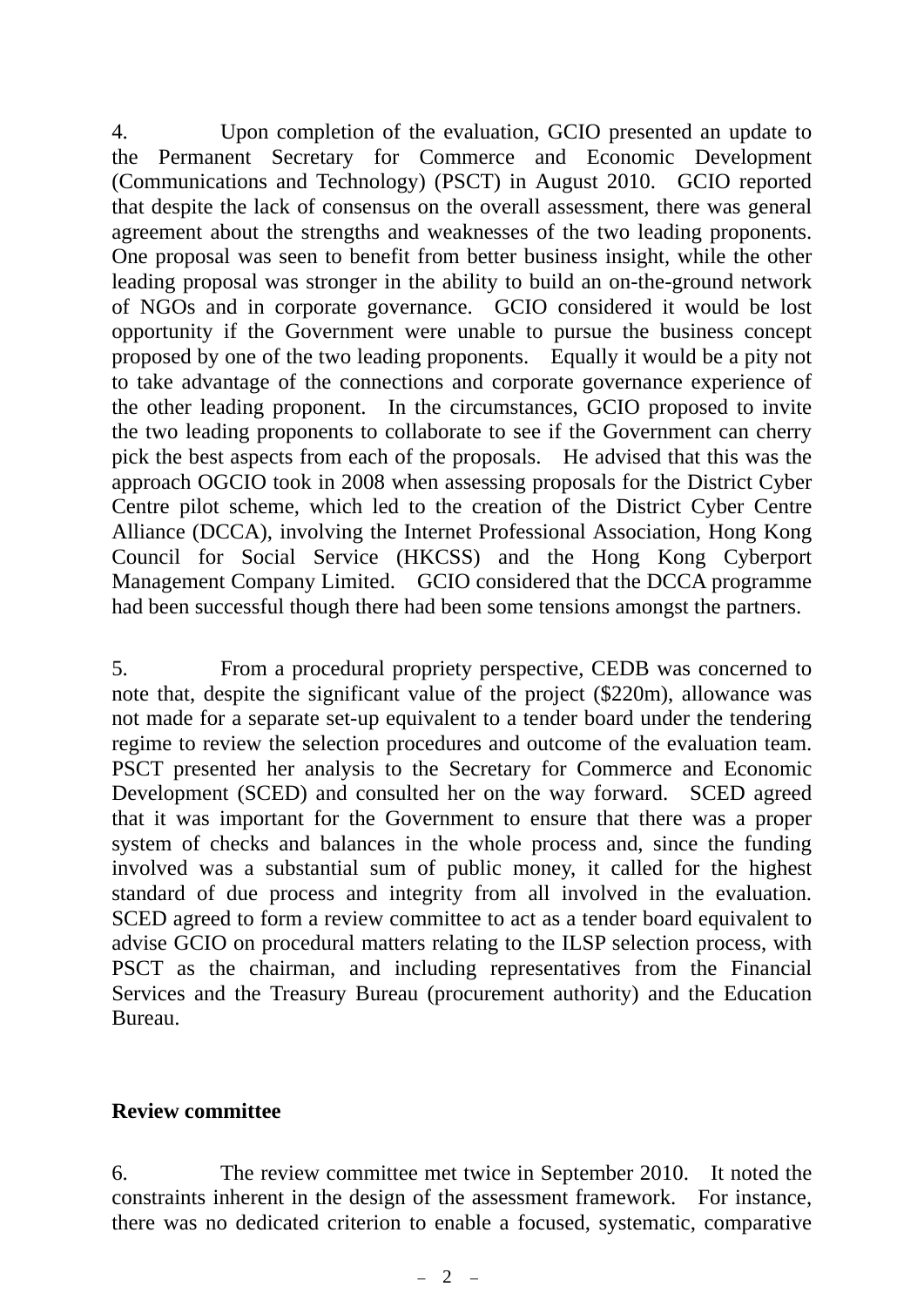assessment to be made on the business/financial propositions amongst the bidders. As business viability and sustainability were core to the assessment, the absence of a comparative analysis amongst bidders invited doubts on whether the assessment framework was as comprehensive as desired. The review committee also noted a lapse in compliance with intended scoring methodologies. One of the scoring departments was meant to submit a score sheet on the basis of scores moderated between its two representatives; as events unfolded, only one representative scored. The omission would have affected the range of scores reported (hence the ranking of the bidders, particularly the two closest contenders) in the evaluation report. With this in mind, the review committee concluded that the overall score sheets and the conclusions presented in the evaluation report should be interpreted with caution. The review committee agreed that, despite the inadequacies, the selection process was by and large fair and had managed to produce two strong contenders with very high scores.

7. The review committee also reviewed the propriety of GCIO's proposal to seek a collaborative approach between the two leading contenders. GCIO confirmed that it would be in the best interests of the low-income families for a collaborative approach to be explored. He also confirmed that the Government would be able to proceed with any one of the two original proposals submitted by the two leading contenders should the collaboration fail.

8. Since collaboration between proponents was not envisaged within the framework of the RFP, the review committee advised GCIO that if collaboration was to be pursued, it should be treated as an exercise separate from the RFP lest the excluded bidders would accuse the Government of moving the goal post in the middle of the RFP exercise. Having regard to the procedural concerns, the circumstances of the case, the fact that the Government was not bound to select any proposal submitted under the RFP, and GCIO's advice that it would be in the best interests of the public to seek a collaborative approach between the two leading contenders, the review committee had no objection to GCIO concluding the RFP exercise by not selecting any proposal submitted and pursuing the collaborative approach as a separate exercise.

9. In the course of the deliberations, GCIO suggested that should the two leading contenders refuse to collaborate, the proponent with the highest score or second highest score could be selected. The review committee did not agree with this. For Government to invite the two leading contenders to contemplate collaboration, it would be necessary procedurally to first have the RFP concluded. But once the RFP had been concluded, the Government could not seek to reinstate it and award the contract to the proponent with the highest score, should the proposal to seek a collaborative approach fail. This would not be logical or defensible. Government could not be seen to be moving the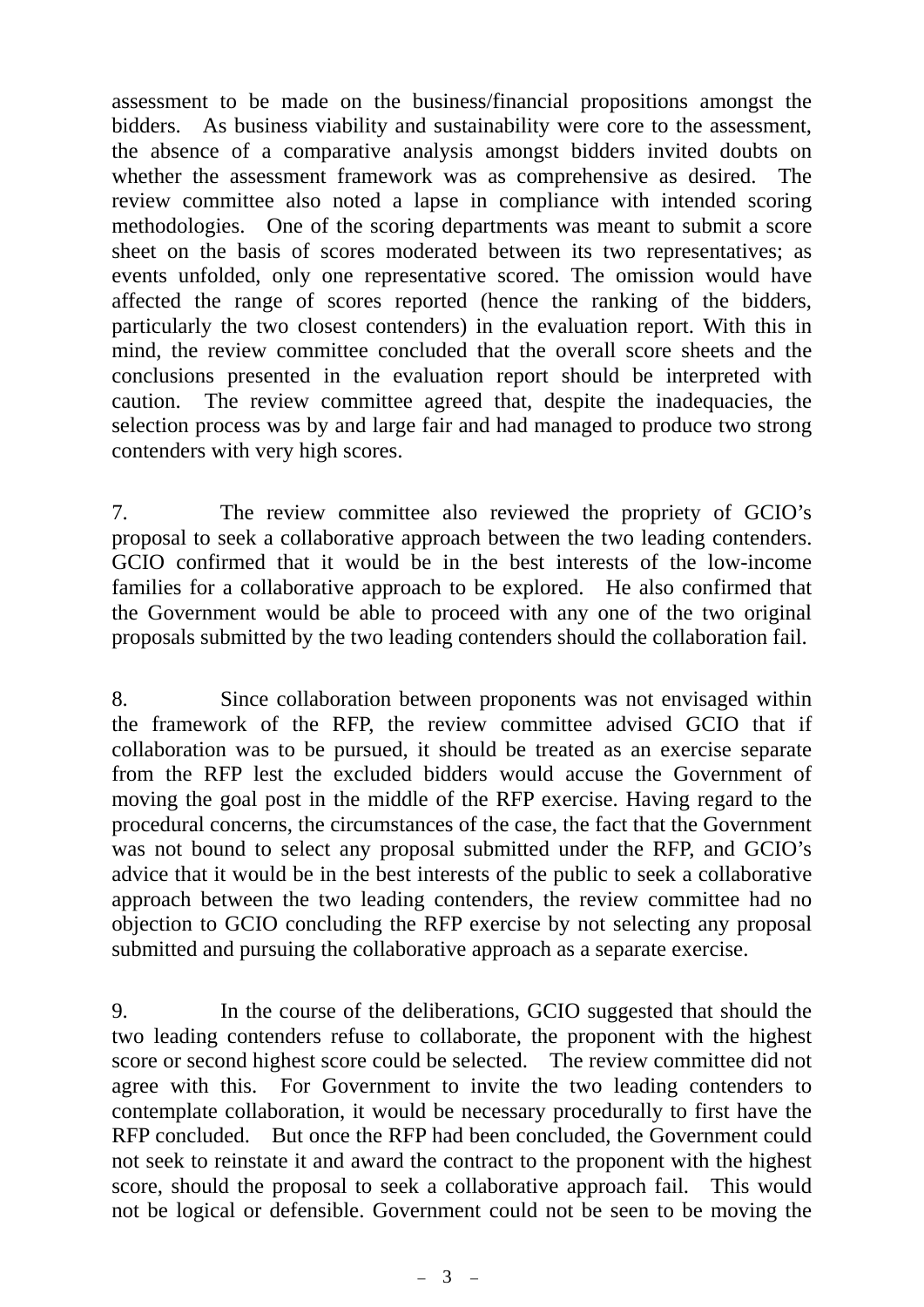goal post as it wished. In any event, as explained in paragraph 6 above, the review committee considered that there was no basis for determining which of the two leading contenders had the highest score.

10. In October 2010, GCIO announced the decision to conclude the RFP exercise without selecting any proposal and to commence exploratory discussions about the collaborative approach between the two leading contenders, namely, HKCSS and eInclusion Foundation Limited (eInclusion).

## **Post RFP negotiations on a "collaborative approach"**

11. Between November and December 2010, HKCSS and eInclusion were engaged by CEBD and OGCIO for intensive (no less than nine) discussions on the possibility of co-founding an Implementer for the Programme. However, both organisations had difficulty in reaching agreement on collaboration under one roof. It was therefore necessary to identify a fallback arrangement.

12. In considering the fallback options, the Government had critically reviewed the options available, including the setting up of an FSI (Financial Secretary Incorporated) company, OGCIO acting as the Implementer, single tender, re-tendering, and a dual implementer approach. Factors considered included procedural considerations, accountability, speed of and confidence in securing stakeholder's agreement, speed of finalizing the implementation details, resource implications on the Government and the low income families, and public reaction. There was clear agreement amongst FS, SFST, SCED and PSCT that, in case collaboration failed, the Government should sound out HKCSS and eInclusion on the dual implementer approach, with the setting up an FSI company as the last resort.

13. A tripartite meeting was initially scheduled for 4 January 2011 for HKCSS and eInclusion, along with the Government, to make a last ditch attempt to seek collaboration. On 4 January, shortly before the meeting, Government was informed that one of the parties would prefer to be excused. Government decided to turn the tripartite meeting into two separate sessions with the parties. PSCT officially announced the end of the collaboration approach and offered two fallback options – namely, dual implementer subject to both parties agreeing to this option, and failing this, a fresh tender on the basis of a scope different from that covered in the RFP. On 6 January, both organisations agreed to implement the Programme in two geographical zones, with each of them taking up the responsibility for one of the zones. OGCIO has since been working out the implementation details with both parties.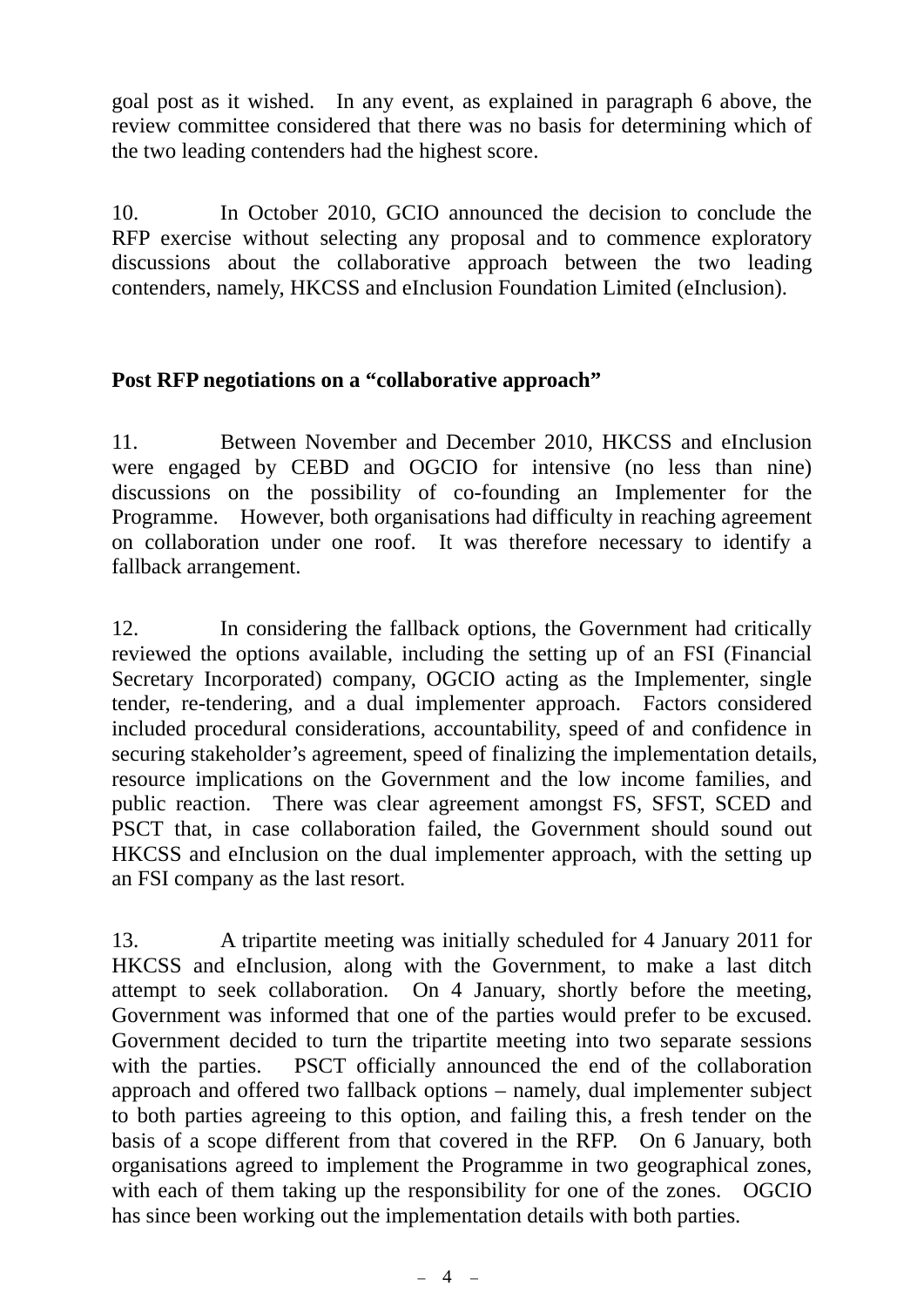14. We have already reported the implementation arrangement to this Panel in January and March 2011 and to the Finance Committee in April 2011.

### **Clarifications**

15. The ILSP selection process involved two key decisions. There were concerns that the decision to invite the two leading contenders to **collaborate** was out of turn. This decision was prompted by a wish to secure the best delivery entity for the ILSP. No impropriety was involved.

16. There were also concerns that the decision to subsequently invite the two leading contenders, upon their refusal to collaborate under one roof, to pursue the dual implementer approach, was out of turn. This decision was a conscious one collectively agreed at senior levels with due regard to relevant factors and options available, and after full consideration of the divergent views held by the concerned officer.

17. We reiterate that the ILSP selection process was conducted in a fair manner and guided only by what is best for the project in overall terms.

18. The submission by Mr Jeremy Godfrey to the ITB Panel on 25 May 2011 suggested that he was aware that there was "a political requirement to select a particular implementer". This is misleading. That there were internal discussions reflecting the strengths of a social enterprise to execute ILSP is a fact. But this could not and should not be construed as a suggestion that the competitive bidding process should be waived or that the level playing field should be tilted. The memorandum prepared by Mr Godfrey referred to his being assured by the former and incumbent PSCT that the Government had to run an open and fair process and that the team should only do what was right in the interests of the low income families. Mr Godfrey was personally involved in making the first of two key decisions in the ILSP selection process – the decision to explore collaboration between the two leading contenders. He has denied any impropriety. The Government stands by this decision. Mr Godfrey was also involved in the making of the second key decision in the ILSP selection process – the decision to pursue a dual implementer approach. This is a collective decision with due regard to all relevant factors, and Mr Godfrey's advice. Differences of opinion should not be taken as any suggestion of impropriety.